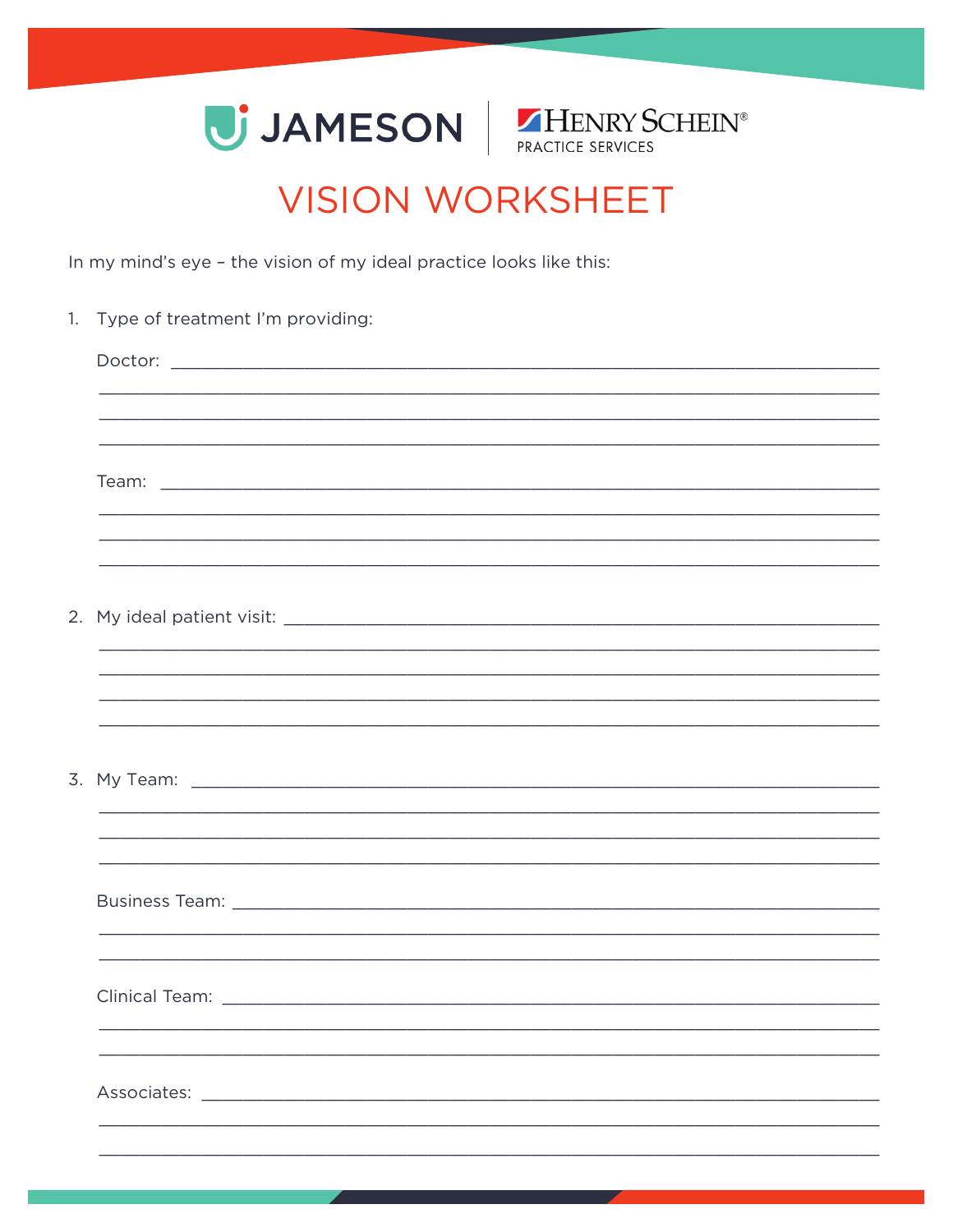| <u> 1989 - Johann Stoff, amerikansk politiker (d. 1989)</u> |
|-------------------------------------------------------------|
|                                                             |
|                                                             |
|                                                             |
|                                                             |
|                                                             |
|                                                             |
|                                                             |
|                                                             |
|                                                             |
|                                                             |
|                                                             |
|                                                             |
|                                                             |
|                                                             |
|                                                             |
|                                                             |
|                                                             |
|                                                             |
|                                                             |
|                                                             |
|                                                             |
|                                                             |
|                                                             |
|                                                             |
|                                                             |
|                                                             |
|                                                             |
|                                                             |
|                                                             |
|                                                             |
|                                                             |
|                                                             |